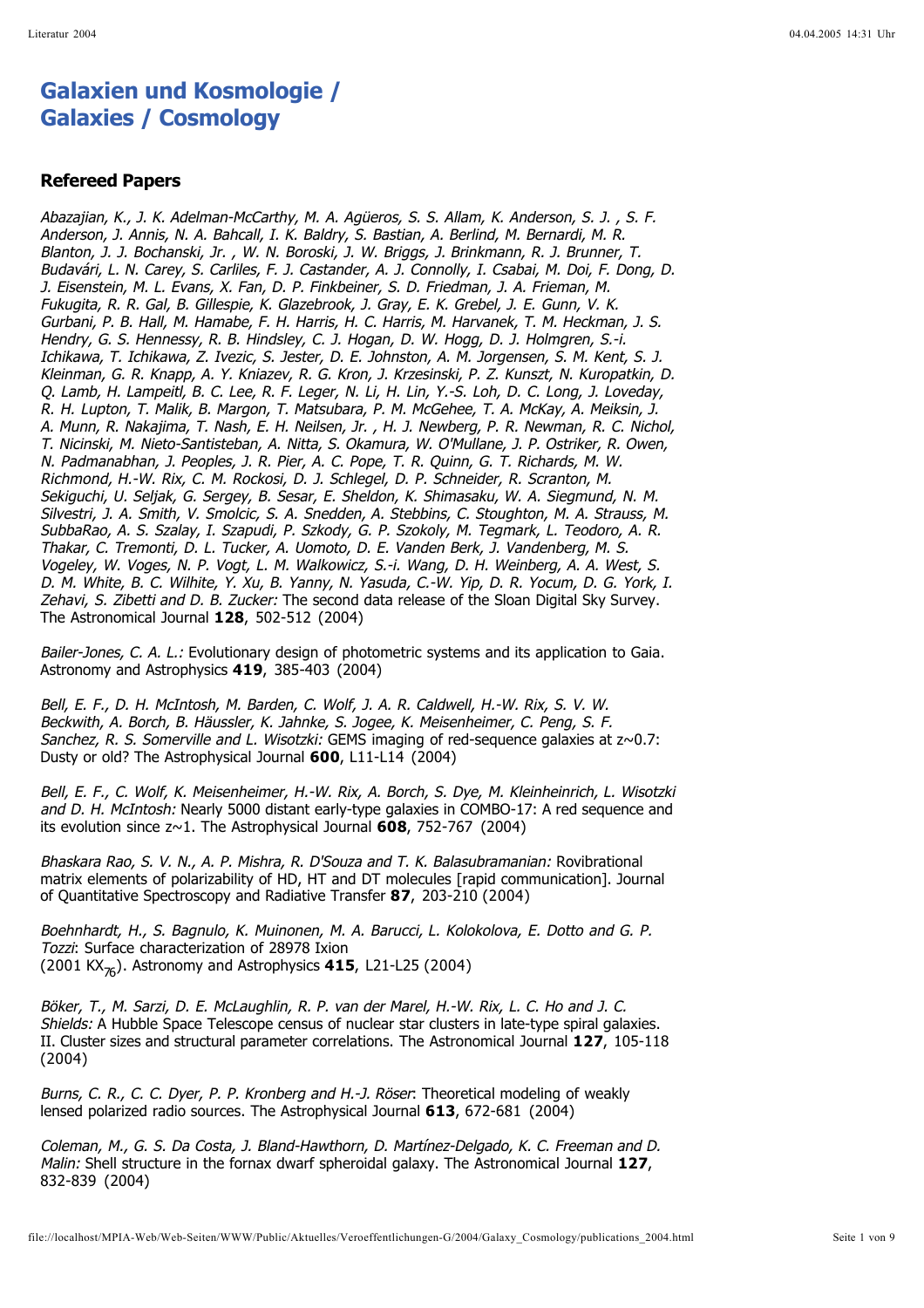Contini, M., S. M. Viegas and M. A. Prieto: The infrared continuum of active galactic nuclei. Monthly Notices of the Royal Astronomical Society 348, 1065-1077 (2004)

Tozzi, A. Doressoundiram and E. Dotto: Aqueous altered silicates at the surface of two Plutinos? Astronomy and Astrophysics 416, 791-798 (2004) de Bergh, C., H. Boehnhardt, M. A. Barucci, M. Lazzarin, S. Fornasier, J. Romon-Martin, G. P.

Dehnen, W., M. Odenkirchen, E. K. Grebel and H.-W. Rix: Modeling the disruption of the globular cluster Palomar 5 by galactic tides. The Astronomical Journal 127, 2753-2770 (2004)

: Delsanti, A., O. Hainaut, E. Jourdeuil, K. J. Meech, H. Boehnhardt and L. Barrera Simultaneous visible-near IR photometric study of Kuiper Belt Object surfaces with the ESO/ Very Large Telescopes. Astronomy and Astrophysics 417, 1145-1158 (2004)

Dib, S. and A. Burkert: The origin of the H I holes in the interstellar medium of Holmberg II. Astrophysics and Space Science 292, 135-140 (2004)

Dib, S., A. Burkert and A. Hujeirat: On the thermal instability in numerical models of the interstellar medium. Astrophysics and Space Science 289, 465-468 (2004)

Grebel, L. Infante, S. Larsen, D. Minniti and M. Rejkuba: The globular cluster system of NGC 1399. III. VLT spectroscopy and database. The Astronomical Journal 127, 2114-2132 (2004) Dirsch, B., T. Richtler, D. Geisler, K. Gebhardt, M. Hilker, M. V. Alonso, J. C. Forte, E. K.

Hippelein: Multi-object near-infrared H $\alpha$  spectroscopy of z $\sim$  1 star-forming galaxies in the Hubble Deep Field North. Monthly Notices of the Royal Astronomical Society 354, L7-L12 (2004) Doherty, M., A. Bunker, R. Sharp, G. Dalton, I. Parry, I. Lewis, E. MacDonald, C. Wolf and H.

Agüeros, S. S. Allam, S. F. Anderson, N. A. Bahcall, I. K. Baldry et al.: Sloan Digital Sky Survey Imaging of Low Galactic Latitude Fields: Technical Summary and Data Release. The Astronomical Journal , 2577-2592 (2004) **128** Finkbeiner, D. P., N. Padmanabhan, D. J. Schlegel, M. A. Carr, J. E. Gunn, C. M. Rockosi, M. Sekiguchi, R. H. Lupton, G. R. Knapp, Z. Ivezic, M. R. Blanton, D. W. Hogg, J. K. Adelman-McCarthy, J. Annis, J. Hayes, E. Kinney, D. C. Long, U. Seljak, M. A. Strauss, B. Yanny, M. A.

Werf, L. van Starkenburg and S. Wuyts: A substantial population of red galaxies at  $z > 2$ : Modeling of the spectral energy distributions of an extended sample. The Astrophysical Journal , 40-62 (2004) **616** Förster Schreiber, N. M., P. G. van Dokkum, M. Franx, I. Labbé, G. Rudnick, E. Daddi, G. D. Illingworth, M. Kriek, A. F. M. Moorwood, H.-W. Rix, H. Röttgering, I. Trujillo, P. van der

Delsanti, J. Davies and E. Dotto: ESO Large Program on physical studies of Trans-Neptunian objects and Centaurs: Final results of the visible spectrophotometric observations. Astronomy and Astrophysics **421**, 353-363 (2004) Fornasier, S., A. Doressoundiram, G. P. Tozzi, M. A. Barucci, H. Boehnhardt, C. de Bergh, A.

: Fornasier, S., E. Dotto, F. Marzari, M. A. Barucci, H. Boehnhardt, O. Hainaut and C. de Bergh Visible spectroscopic and photometric survey of L5 Trojans: investigation of dynamical families. Icarus **172**, 221-232 (2004)

and P. B. Stetson: The variable-star population in Phoenix: Coexistence of anomalous and short-period classical Cepheids and detection of RR Lyrae variables. The Astronomical Journal 127, 1486-1501 (2004) Gallart, C., A. Aparicio, W. L. Freedman, B. F. Madore, D. Martínez-Delgado

García-Berro, E., S. Torres, J. Isern and A. Burkert: Monte Carlo simulations of the halo white dwarf population. Astronomy and Astrophysics 418, 53-65 (2004)

Girardi, L., E. K. Grebel, M. Odenkirchen and C. Chiosi: Theoretical isochrones in several photometric systems. II. The Sloan Digital Sky Survey ugriz system. Astronomy and Astrophysics 422, 205-215 (2004)

Linking star formation and environment in the A901/902 supercluster. Monthly Notices of the Gray, M. E., C. Wolf, K. Meisenheimer, A. Taylor, S. Dye, A. Borch and M. Kleinheinrich: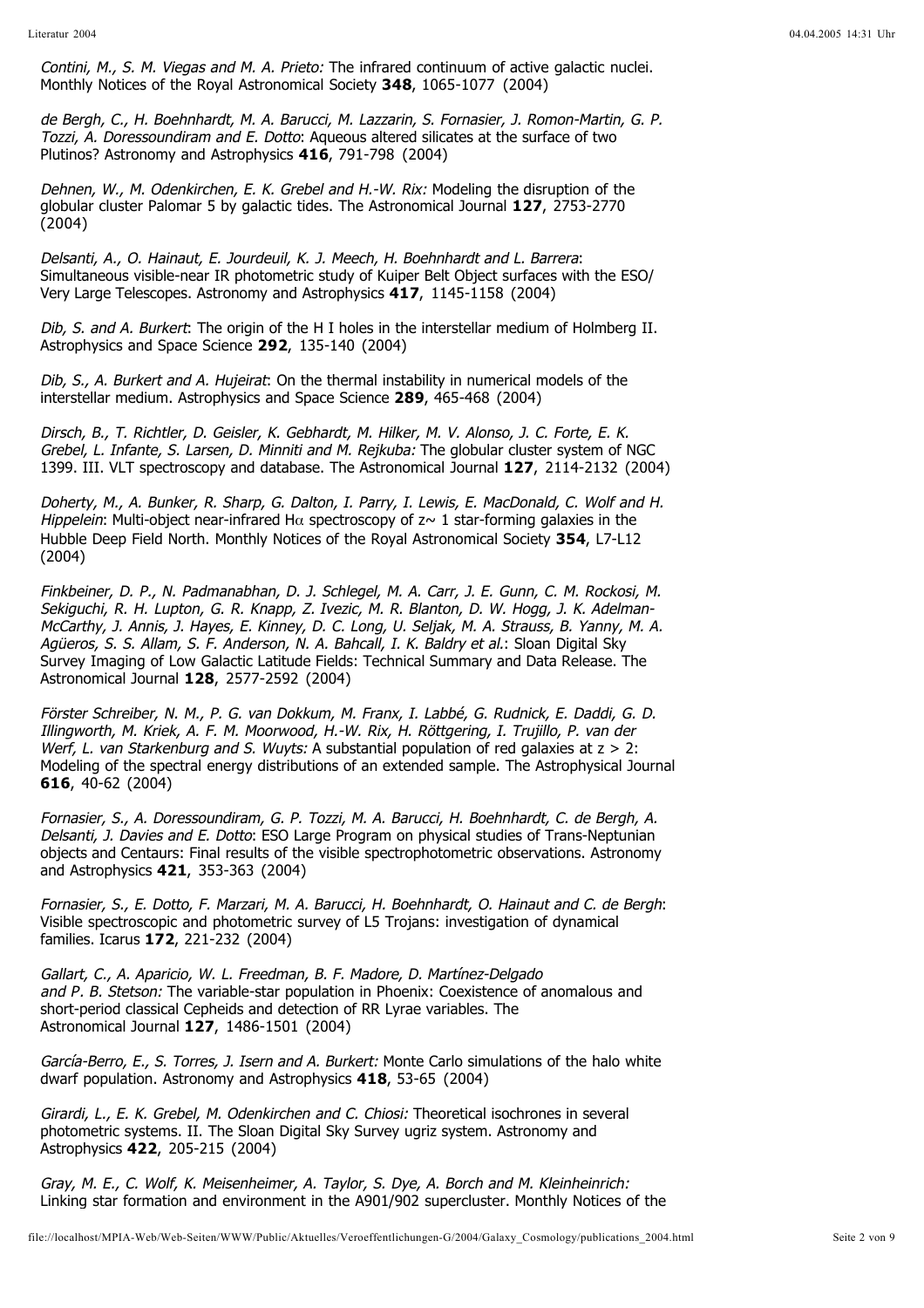Royal Astronomical Society 347, L73-L77 (2004)

Gutiérrez, C. M., I. Trujillo, J. A. L. Aguerri, A. W. Graham and N. Caon: Quantitative morphology of galaxies in the core of the Coma cluster. The Astrophysical Journal **602**, 664-677 (2004)

Lemke, K. Meisenheimer, R. Siebenmorgen and I. van Bremmel: The ISOPHOT-MAMBO survey of 3CR radio sources: Further evidence for the unified schemes. Astronomy and Astrophysics 424, 531-543 (2004) Haas, M., S. A. H. Müller, F. Bertoldi, R. Chini, S. Egner, W. Freudling, U. Klaas, O. Krause, D.

Häring, N. and H.-W. Rix: On the black hole mass-bulge mass relation. The Astrophysical Journal **604**, L89-L92 (2004)

Hartung, M., T. M. Herbst, L. M. Close, R. Lenzen, W. Brandner, O. Marco and C. Lidman: A new VLT surface map of Titan at 1.575 microns. Astronomy and Astrophysics 421, L17-L20 (2004)

Heymans, C., M. Brown, A. Heavens, K. Meisenheimer, A. Taylor and C. Wolf: Weak lensing with COMBO-17: Estimation and removal of intrinsic alignments. Monthly Notices of the Royal Astronomical Society , 895-908 (2004) **347**

McKay, H.-W. Rix, N. A. Bahcall, J. Brinkmann and A. Meiksin: The dependence on environment of the color-magnitude relation of galaxies. The Astrophysical Journal 601, L29-L32 (2004) Hogg, D. W., M. R. Blanton, J. Brinchmann, D. J. Eisenstein, D. J. Schlegel, J. E. Gunn, T. A.

: Engelbracht, K. Gordon, D. Hines, M. Rieke, G. H. Rieke, K. Meisenheimer and S. Miyazaki Infrared Array Camera (IRAC) imaging of the Lockman Hole. Astrophysical Journal Supplement Series **154**, 44-47 (2004) Huang, J.-S., P. Barmby, G. G. Fazio, S. P. Willner, G. Wilson, D. Rigopoulou, A. Alonso-Herrero, H. Dole, E. Egami, E. Le Floc'h, C. Papovich, P. G. Pérez-González, J. Rigby, C. W.

et al.: Current performance and on-going improvements of the 8.2 m Subaru Telescope. Publications of the Astronomical Society of Japan 56, 381-397 (2004) Iye, M., H. Karoji, H. Ando, N. Kaifu, K. Kodaira, K. Aoki, W. Aoki, Y. Chikada, Y. Doi, N. Ebizuka, B. Elms, G. Fujihara, H. Furusawa, T. Fuse, W. Gaessler, S. Harasawa, Y. Hayano, M. Hayashi, S. Hayashi, S. Ichikawa, M. Imanishi, C. Ishida, Y. Kamata, T. Kanzawa, N. Kashikawa

Waters, G. Weigelt, J. Woillez and P. T. de Zeeuw: The central dusty torus in the active nucleus of NGC 1068. Nature **429**, 47-49 (2004) Jaffe, W., K. Meisenheimer, H. J. A. Röttgering, C. Leinert, A. Richichi, O. Chesneau, D. Fraix-Burnet, A. Glazenborg-Kluttig, G.-L. Granato, U. Graser, B. Heijligers, R. Köhler, F. Malbet, G. K. Miley, F. Paresce, J.-W. Pel, G. Perrin, F. Przygodda, M. Schoeller, H. Sol, L. B. F. M.

and C. Wolf: Ultraviolet light from young stars in GEMS quasar host galaxies at 1.8<2.75. The Astrophysical Journal **614**, 568-585 (2004) Jahnke, K., S. F. Sánchez, L. Wisotzki, M. Barden, S. Beckwith, E. Bell, A. Borch, J. Caldwell, B. Häußler, S. Jogee, D. H. McIntosh, K. Meisenheimer, C. Y. Peng, H.-W. Rix, R. S. Somerville

Bar evolution over the last 8 billion years: A constant fraction of strong bars in the GEMS survey. The Astrophysical Journal 615, L105-L108 (2004) Jogee, S., F. D. Barazza, H.-W. Rix, I. Shlosman, M. Barden, C. Wolf, J. Davies, I. Heyer, S. V. W. Beckwith, E. F. Bell, A. Borch, J. A. R. Caldwell, C. J. Conselice, T. Dahlen, B. Häussler, C. Heymans, K. Jahnke, J. H. Knapen, S. Laine, G. M. Lubell, B. Mobasher, D. H. McIntosh, K. Meisenheimer, C. Y. Peng, S. Ravindranath, S. F. Sanchez, R. S. Somerville and L. Wisotzki:

Harbeck: Low surface brightness galaxies in the Sloan Digital Sky Survey. I. Search method and test sample. The Astronomical Journal 127, 704-727 (2004) Kniazev, A. Y., E. K. Grebel, S. A. Pustilnik, A. G. Pramskij, T. F. Kniazeva, F. Prada and D.

Kniazev, A. Y., S. A. Pustilnik, E. K. Grebel, H. Lee and A. G. Pramskij: Strong emission line H II galaxies in the Sloan Digital Sky Survey. I. Catalog of DR1 objects with oxygen abundances from Te measurements. Astrophysical Journal Supplement Series 153, 429-445 (2004)

Koch, A., M. Odenkirchen, E. K. Grebel and J. A. R. Caldwell: A calibration map for Wide Field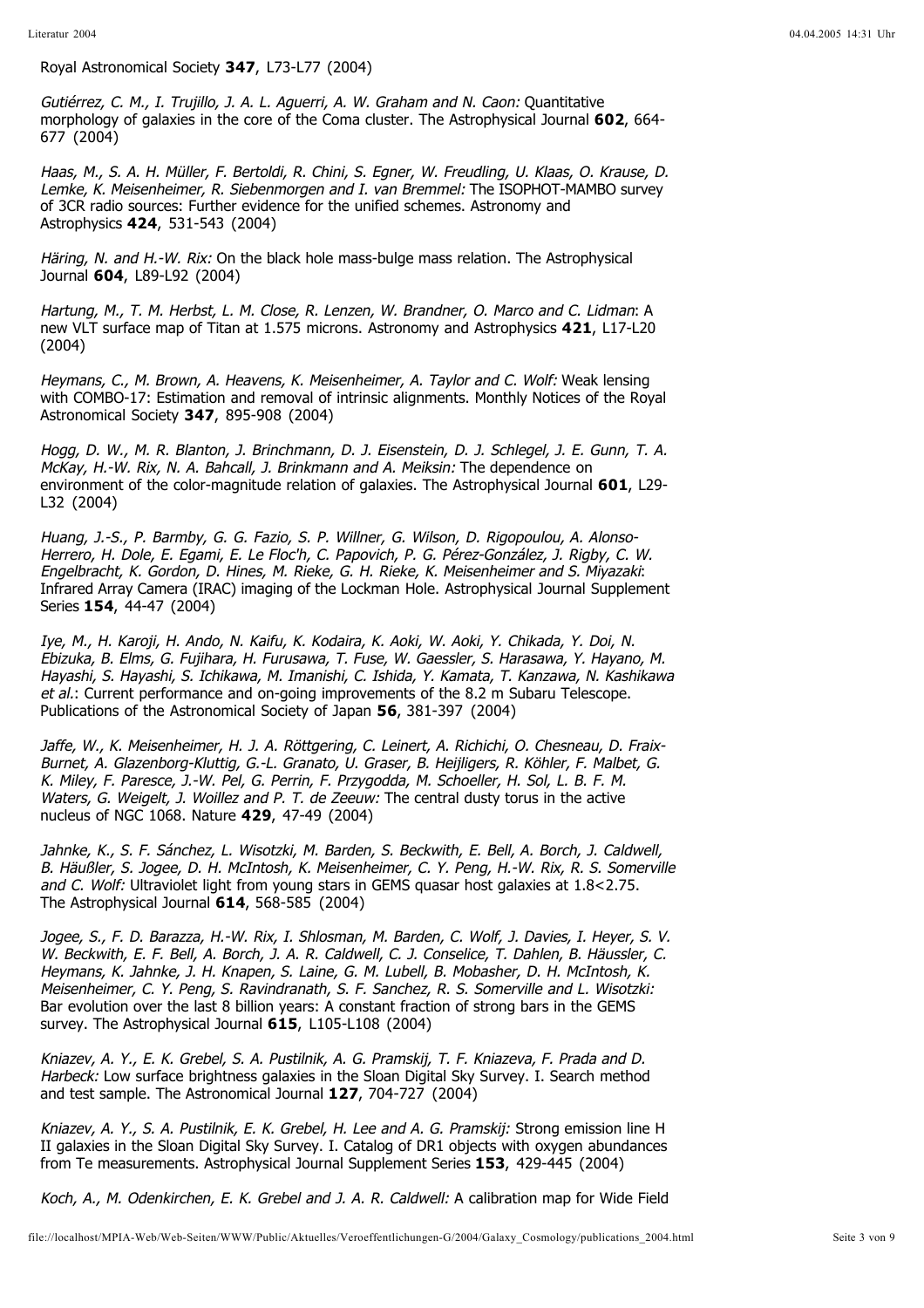Imager photometry. Astronomische Nachrichten 325, 299-306 (2004)

Koch, A., E. K. Grebel, M. Odenkirchen, D. Martínez-Delgado and J. A. R. Caldwell: Mass Segregation in the Globular Cluster Palomar 5 and its Tidal Tails. The Astronomical Journal , 2274-2287 (2004) **128**

Yanny: A catalog of compact groups of galaxies in the SDSS commissioning data. The Astronomical Journal 127, 1811-1859 (2004) Lee, B. C., S. S. Allam, D. L. Tucker, J. Annis, D. E. Johnston, R. Scranton, Y. Acebo, N. A. Bahcall, M. Bartelmann, H. Böhringer, N. Ellman, E. K. Grebel, L. Infante, J. Loveday, T. A. McKay, F. Prada, D. P. Schneider, C. Stoughton, A. S. Szalay, M. S. Vogeley, W. Voges and B.

MacArthur, L. A., S. Courteau, E. Bell and J. A. Holtzman: Structure of disk-dominated galaxies. II. Color gradients and stellar population models. The Astrophysical Journal Supplement Series **152**, 175-199 (2004)

Maier, C., K. Meisenheimer and H. Hippelein: The metallicity-luminosity relation at medium redshift based on faint CADIS emission line galaxies. Astronomy and Astrophysics 418, 475-485 (2004)

Martínez-Delgado, D., M. Á. Gómez-Flechoso, A. Aparicio and R. Carrera: Tracing out the Northern tidal stream of the Sagittarius dwarf spheroidal galaxy. The Astrophysical Journal **601**, 242-259 (2004)

McIntosh, D. H., H.-W. Rix and N. Caldwell: Structural evidence for environment-driven transformation of the blue galaxies in local Abell clusters: A85, A496, and A754. The Astrophysical Journal **610**, 161-182 (2004)

Morgan, N. D., J. A. R. Caldwell, P. L. Schechter, A. Dressler, E. Egami and H.-W. Rix: WFI J2026-4536 and WFI J2033-4723: Two new quadruple gravitational lenses. The Astronomical Journal 127, 2617-2630 (2004)

Meisenheimer, R. Chini and M. Albrecht: Dust in 3CR radio galaxies: On the FR1-FR2 difference. Astronomy and Astrophysics 426, L29-L32 (2004) Müller, S. H., M. Haas, R. Siebenmorgen, U. Klaas, K.

Gaessler and Y. Kamata: CIAO: Coronagraphic imager with adaptive optics on the Subaru Telescope. Publications of the Astronomical Society of Japan 56, 509-519 (2004) Murakawa, K., H. Suto, M. Tamura, N. Kaifu, H. Takami, N. Takato, S. Oya, Y. Hayano, W.

Observations and theoretical implications of the large-separation lensed quasar SDSS J1004+ 4112. The Astrophysical Journal , 78-97 (2004) **605** Oguri, M., N. Inada, C. R. Keeton, B. Pindor, J. F. Hennawi, M. D. Gregg, R. H. Becker, K. Chiu, W. Zheng, S.-I. Ichikawa, Y. Suto, E. L. Turner, J. Annis, N. A. Bahcall, J. Brinkmann, F. J. Castander, D. J. Eisenstein, J. A. Frieman, T. Goto, J. E. Gunn, D. E. Johnston, S. M. Kent, R. C. Nichol, G. T. Richards, H.-W. Rix, D. P. Schneider, E. S. Sheldon and A. S. Szalay:

: Peixinho, N., H. Boehnhardt, I. Belskaya, A. Doressoundiram, M. A. Barucci and A. Delsanti ESO large program on Centaurs and TNOs: visible colors-final results. Icarus 170, 153-166 (2004)

Unveiling the central pc region of AGN: The Circinus Nucleus in the near-IR with the VLT. The Astrophysical Journal **614**, 135-141 (2004) Prieto, M. A., K. Meisenheimer, O. Marco, J. Reunanen, M. Contini, Y. Clenet, R. I. Davies, D. Gratadour, T. Henning, U. Klaas, J. Kotilanen, C. Leinert, D. Lutz, D. Rouan and N. Thatte:

Ugryumov: HS 0837+4717 - a metal-deficient blue compact galaxy with large nitrogen excess. Astronomy and Astrophysics **419**, 469-484 (2004) Pustilnik, S., A. Kniazev, A. Pramskij, Y. Izotov, C. Foltz, N. Brosch, J.-M. Martin and A.

Dreizler and S. L. Schuh: Discovery of gravity-mode pulsators among subdwarf B stars: PG 1716+426, the class prototype. The Astrophysical Journal 607, 445-450 (2004) Reed, M. D., E. M. Green, K. Callerame, I. R. Seitenzahl, B. A. White, E. A. Hyde, M. K. Giovanni, R. Ostensen, A. Bronowska, E. J. Jeffery, O. Cordes, S. Falter, H. Edelmann, S.

Rix, H.-W., M. Barden, S. V. W. Beckwith, E. F. Bell, A. Borch, J. A. R. Caldwell, B. Häussler,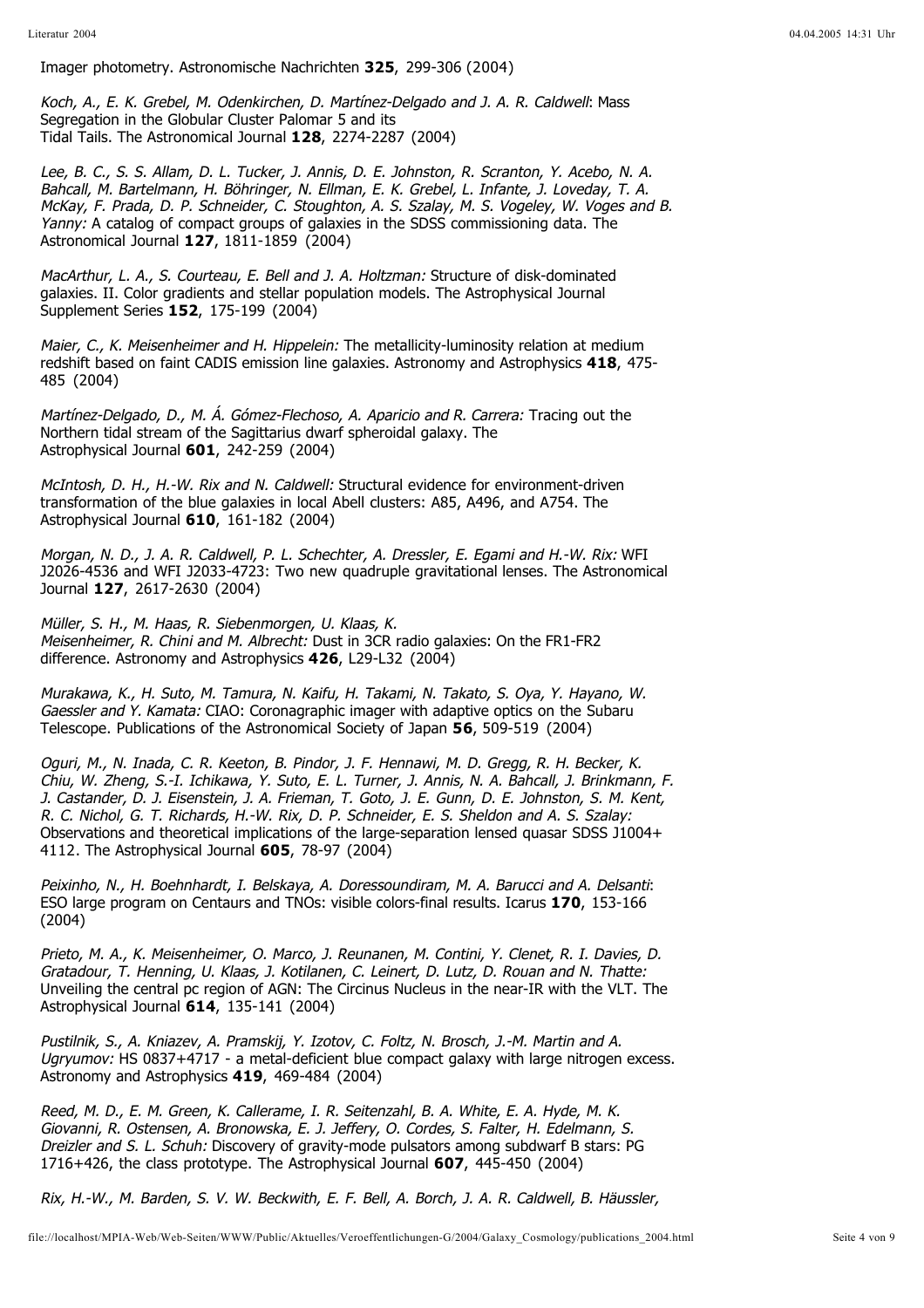Somerville, L. Wisotzki and C. Wolf: GEMS: Galaxy evolution from morphologies and SEDs. The Astrophysical Journal Supplement Series 152, 163-173 (2004) K. Jahnke, S. Jogee, D. H. McIntosh, K. Meisenheimer, C. Y. Peng, S. F. Sanchez, R. S.

Mujica: The European Large-Area ISO Survey (ELAIS): the final band-merged catalogue. Monthly Notices of the Royal Astronomical Society 351, 1290-1306 (2004) Rowan-Robinson, M., C. Lari, I. Perez-Fournon, E. A. Gonzalez-Solares, F. La Franca, M. Vaccari, S. Oliver, C. Gruppioni, P. Ciliegi, P. Héraudeau, S. Serjeant, A. Efstathiou, T. Babbedge, I. Matute, F. Pozzi, A. Franceschini, P. Vaisanen, A. Afonso-Luis, D. M. Alexander, O. Almaini, A. C. Baker, S. Basilakos, M. Barden, C. del Burgo, I. Bellas-Velidis, F. Cabrera-Guerra, R. Carballo, C. J. Cesarsky, D. L. Clements, H. Crockett, L. Danese, A. Dapergolas, B. Drolias, N. Eaton, E. Egami, D. Elbaz, D. Fadda, M. Fox, R. Genzel, P. Goldschmidt, J. I. Gonzalez-Serrano, M. Graham, G. L. Granato, E. Hatziminaoglou, U. Herbstmeier, M. Joshi, E. Kontizas, M. Kontizas, J. K. Kotilainen, D. Kunze, A. Lawrence, D. Lemke, M. J. D. Linden-Vornle, R. G. Mann, I. Márquez, J. Masegosa, R. G. McMahon, G. Miley, V. Missoulis, B. Mobasher, T. Morel, H. Norgaard-Nielsen, A. Omont, P. Papadopoulos, J.-L. Puget, D. Rigopoulou, B. Rocca-Volmerange, N. Sedgwick, L. Silva, T. Sumner, C. Surace, B. Vila-Vilaro, P. van der Werf, A. Verma, L. Vigroux, M. Villar-Martin, C. J. Willott, A. Carraminana and R.

Sabbadin, F., M. Turatto, E. Cappellaro, S. Benetti and R. Ragazzoni: The 3-D ionization structure and evolution of NGC 7009 (Saturn Nebula). Astronomy and Astrophysics 416, 955-981 (2004)

Somerville and C. Wolf: Colors of AGN host galaxies at 0.5<z<1.1 from GEMS Survey. The Astrophysical Journal **614**, 586-606 (2004) Sanchez, S. F., K. Jahnke, L. Wisotzki, D. H. McIntosh, E. Bell, M. Barden, S. Beckwith, A. Borch, J. Caldwell, B. Häußler, S. Jogee, K. Meisenheimer, C. Y. Peng, H. W. Rix, R. S.

Schirmer, M., T. Erben, P. Schneider, C. Wolf and K. Meisenheimer: GaBoDS: The Garching-Bonn Deep Survey. II. Confirmation of EIS cluster candidates by weak gravitational lensing. Astronomy and Astrophysics 420, 75-78 (2004)

Schütz, O., H. Böhnhardt, E. Pantin, M. Sterzik, S. Els, J. Hahn and T. Henning: A search for circumstellar dust disks with ADONIS. Astronomy and Astrophysics 424, 613-618 (2004)

Stickel, M., D. Lemke, U. Klaas, O. Krause and S. Egner: The ISOPHOT 170 µm Serendipity Survey II. The catalog of optically identified galaxies. Astronomy and Astrophysics 422, 39-54 (2004)

Stolte, A., W. Brandner, B. Brandl, H. Zinnecker and E. K. Grebel: The secrets of the nearest starburst cluster. I. Very Large Telescope/ISAAC photometry of NGC 3603. The Astronomical Journal 128, 765-786 (2004)

Otsubo, K. Nakashima, W. Gaessler and D. Saint-Jacques: Performance of Subaru Cassegrain Adaptive Optics System. Publications of the Astronomical Society of Japan 56, 225-234 (2004) Takami, H., N. Takato, Y. Hayano, M. Iye, S. Oya, Y. Kamata, T. Kanzawa, Y. Minowa, M.

Kleinheinrich, Z. Kovacs and L. Wisotzki: Mapping the 3D dark matter with weak lensing in COMBO-17. Monthly Notices of the Royal Astronomical Society , 1176-1196 (2004) **353** Taylor, A. N., D. J. Bacon, M. E. Gray, C. Wolf, K. Meisenheimer, S. Dye, A. Borch, M.

H. Takami and N. Takato: H<sub>2</sub> emission nebulosity associated with KH 15D. The Astrophysical Journal 601, L91-L94 (2004) Tokunaga, A. T., S. Dahm, W. Gaessler, Y. Hayano, M. Hayashi, M. Iye, T. Kanzawa, N. Kobayashi, Y. Kamata, Y. Minowa, K. Nedachi, S. Oya, T.-S. Pyo, D. Saint-Jacques, H. Terada,

H. Takami and N. Takato: A subarcsecond companion to the T Tauri star AS 353B. The Astronomical Journal 127, 444-448 (2004) Tokunaga, A. T., B. Reipurth, W. Gaessler, Y. Hayano, M. Hayashi, M. Iye, T. Kanzawa, N. Kobayashi, Y. Kamata, Y. Minowa, K. Nedachi, S. Oya, T.-s. Pyo, D. Saint-Jacques, H. Terada,

Tozzi, G. P., L. M. Lara, L. Kolokolova, H. Boehnhardt, J. Licandro and R. Schulz: Sublimating components in the coma of comet C/2000 WM<sub>1</sub> (LINEAR). Astronomy and Astrophysics 424, 325-330 (2004)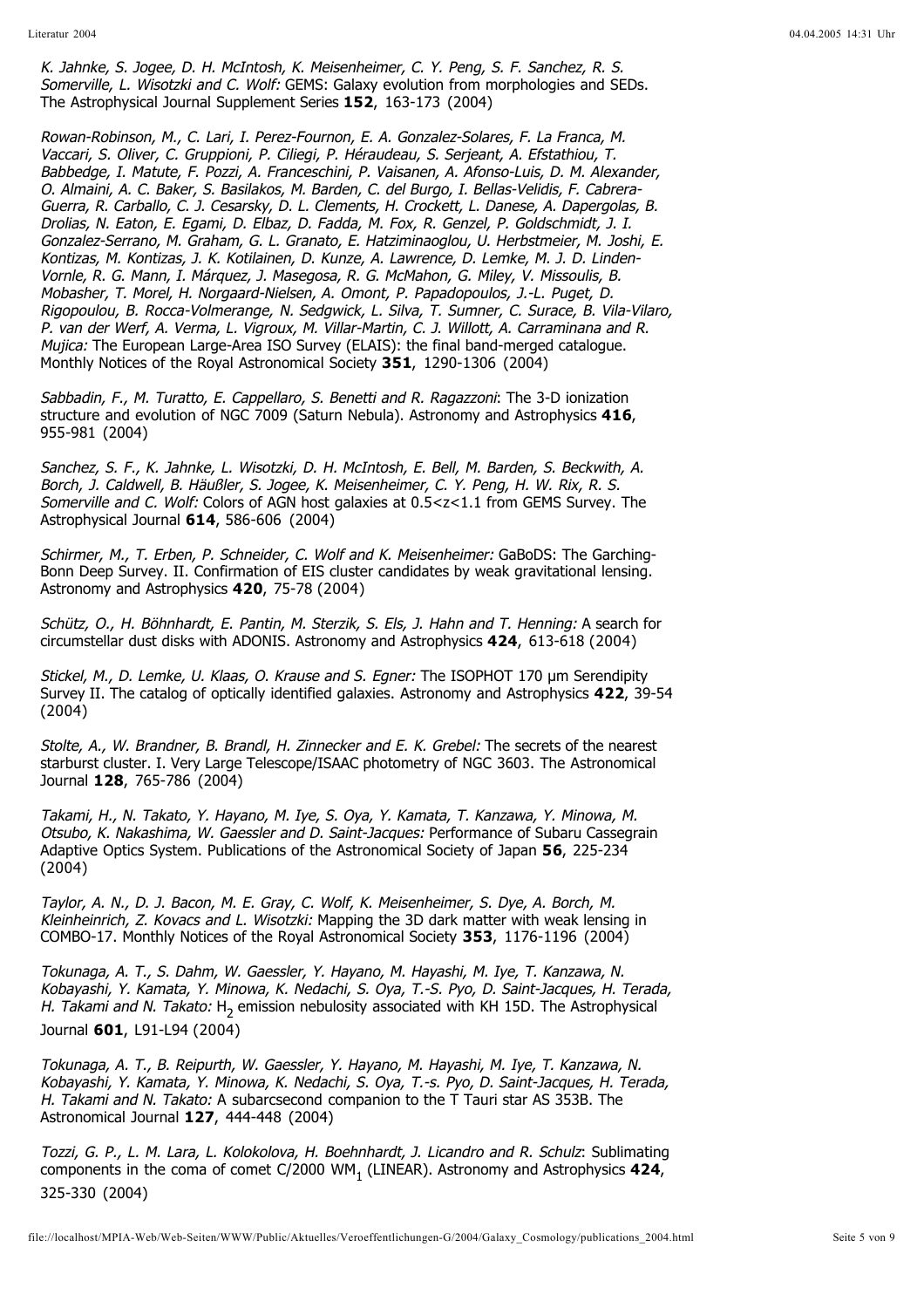Trujillo, I. and J. A. L. Aguerri: Quantitative morphological analysis of the Hubble Deep Field North and Hubble Deep Field South - I. Early- and late-type luminosity-size relations of galaxies out to z~ 1. Monthly Notices of the Royal Astronomical Society 355, 82-96 (2004)

Trujillo, I., A. Burkert and E. F. Bell: The tilt of the fundamental plane: Three-quarters structural nonhomology, one-quarter stellar population. The Astrophysical Journal 600, L39-L42 (2004)

Trujillo, I., P. Erwin, A. A. Ramos and A. W. Graham: Evidence for a new elliptical-galaxy paradigm: Sérsic and core galaxies. The Astronomical Journal 127, 1917-1942 (2004)

L. van Starkenburg: The luminosity-size and mass-size relations of galaxies out to z  $\sim$  3. The Astrophysical Journal 604, 521-533 (2004) Trujillo, I., G. Rudnick, H.-W. Rix, I. Labbé, M. Franx, E. Daddi, P. G. van Dokkum, N. M. Förster Schreiber, K. Kuijken, A. Moorwood, H. Röttgering, A. van de Wel, P. van der Werf and

van der Wel, A., M. Franx, P. G. van Dokkum and H.-W. Rix: The fundamental plane of field early-type galaxies at z = 1. The Astrophysical Journal **601**, L5-L8 (2004)

Werf, A. van der Wel, L. van Starkenburg and S. Wuyts: Stellar populations and kinematics of red galaxies at  $z > 2$ : Implications for the formation of massive galaxies. The Astrophysical Journal 611, 703-724 (2004) van Dokkum, P. G., M. Franx, N. M. Förster Schreiber, G. D. Illingworth, E. Daddi, K. K. Knudsen, I. Labbé, A. Moorwood, H.-W. Rix, H. Röttgering, G. Rudnick, I. Trujillo, P. van der

Vazdekis, A., I. Trujillo and Y. Yamada: A correlation between light profile and [Mg/Fe] abundance ratio in early-type galaxies. The Astrophysical Journal **601**, L33-L36 (2004)

M. Roth: The disk mass project; science case for a new PMAS IFU module. Astronomische Nachrichten , 151-154 (2004) **325** Verheijen, M. A. W., M. A. Bershady, D. R. Andersen, R. A. Swaters, K. Westfall, A. Kelz and M.

H.-W. Rix, A. Cimatti, G. Hasinger and G. Szokoly: A catalogue of the Chandra Deep Field South with multi-colour classification and photometric redshifts from COMBO-17. Astronomy and Astrophysics **421**, 913-936 (2004) Wolf, C., K. Meisenheimer, M. Kleinheinrich, A. Borch, S. Dye, M. Gray, L. Wisotzki, E. F. Bell,

A. Nitta and S. A. Snedden: Andromeda IX: A new dwarf spheroidal satellite of M31. The Astrophysical Journal **612**, L121-L124 (2004) Zucker, D. B., A. Y. Kniazev, E. F. Bell, D. Martínez-Delgado, E. K. Grebel, H.-W. Rix, C. M. Rockosi, J. A. Holtzman, R. A. M. Walterbos, J. Annis, D. G. York, Z. Ivezic, J. Brinkmann, H. Brewington, M. Harvanek, G. Hennessy, S. J. Kleinman, J. Krzesinski, D. Long, P. R. Newman,

A. Snedden: A new giant stellar structure in the outer halo of M31. The Astrophysical Journal **612**, L117-L120 (2004) Zucker, D. B., A. Y. Kniazev, E. F. Bell, D. Martínez-Delgado, E. K. Grebel, H.-W. Rix, C. M. Rockosi, J. A. Holtzman, R. A. M. Walterbos, Z. Ivezic, J. Brinkmann, H. Brewington, M. Harvanek, S. J. Kleinman, J. Krzesinski, D. Q. Lamb, D. Long, P. R. Newman, A. Nitta and S.

## **Invited Papers and Reviews**

A. Richichi and M. Wittkowski: Observing the Seyfert 2 nucleus of NGC 1068 with the VLT interferometer. In: New frontiers in stellar interferometry, (Ed.) W. A. Traub. SPIE **5491**, Röttgering, H., W. J. Jaffe, K. Meisenheimer, H. Sol, C. Leinert, SPIE, 9-18 (2004)

## **Contributed Papers**

Burkert, A. and T. Naab: The formation of spheroidal stellar systems. In: Coevolution of black holes and galaxies, (Ed.) L. C. Ho. Carnegie observatories astrophysics series, Cambridge Univ. Pr., 422 (2004)

Dugue, M., B. Lopez, F. Przygodda, U. Graser, P. Gitton, S. Wolf, P. Mathias, P. Antonelli, J.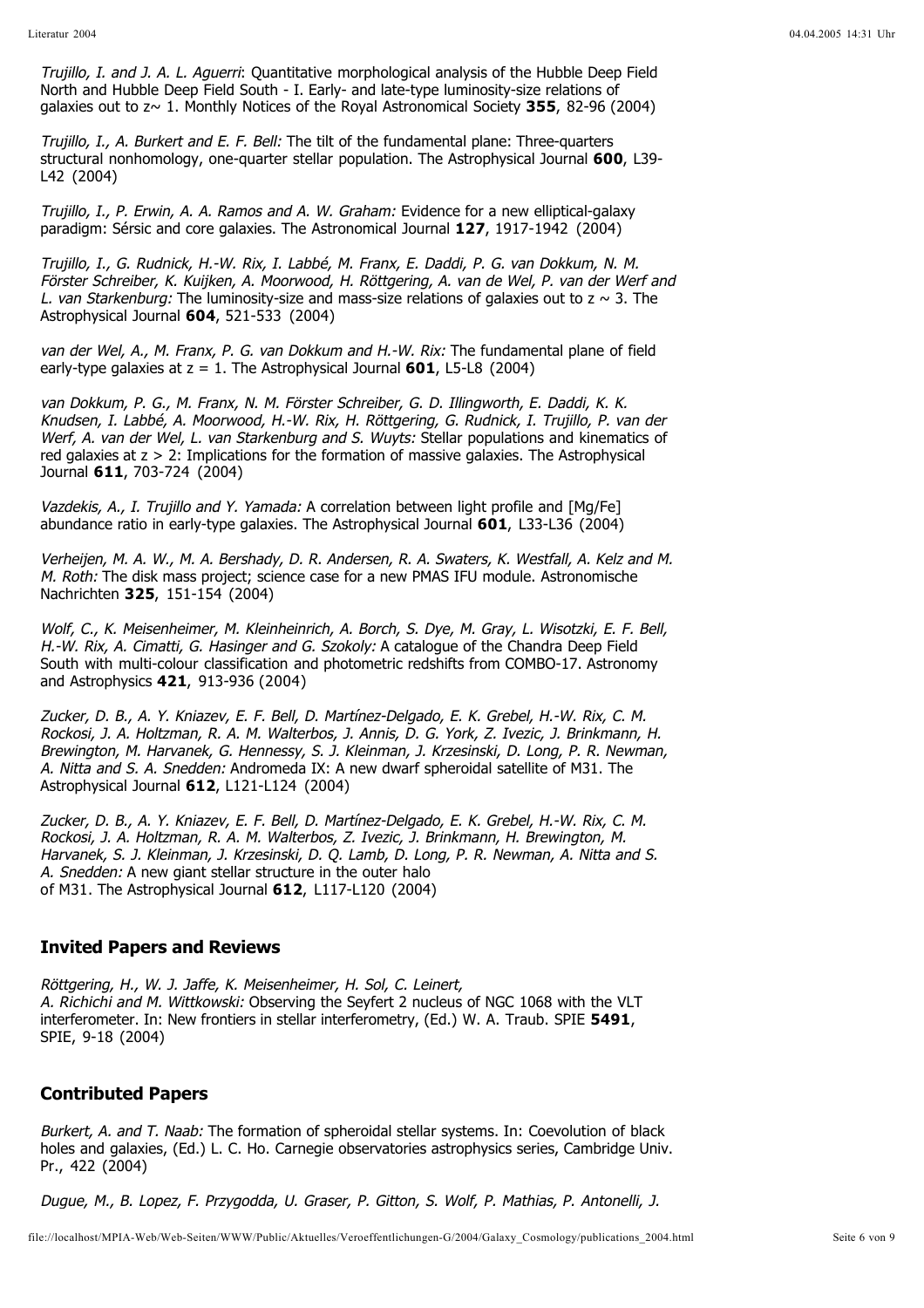Meisenheimer, J.-L. Menut, R.-R. Rohloff, A. Roussel et al.: Recombining light of the VLTI at 10 microns by densifying the images. In: New frontiers in stellar interferometry, (Ed.) W. A. Traub. SPIE , SPIE, 1536-1539 (2004) **5491** C. Augereau, N. Berruyer, Y. Bresson, O. Chesneau, A. Dutrey, S. Flament, A. Glazenborg-Kluttig, A. Glindemann, T. Henning, K.-H. Hofmann, S. Lagarde, Y. Hugues, C. Leinert, K.

Naranjo, E. Nußbaum, H.-W. Rix, R.-R. Rohloff, P. Salinari et al.: LINC-NIRVANA: the single arm MCAO experiment. In: Advancements in adaptive optics, (Eds.) D. Bonaccini, B. L. Ellerbroek, R. Ragazzoni. SPIE **5490**, SPIE, 924-933 (2004) Egner, S. E., W. Gaessler, T. M. Herbst, R. Ragazzoni, R. Stuik, D. A. Andersen, C. Arcidiacono, H. Baumeister, U. Beckmann, J. Behrend, T. Bertram, P. Bizenberger, H. Boehnhardt, E. Diolaiti, T. Driebe, A. Eckhardt, J. Farinato, M. Kuerster, W. Laun, S. Ligori, V.

Falter, S., H.-J. Röser, H. Hippelein, C. Wolf and E. Bell: HIROCS - a galaxy cluster survey at high redshifts. In: Outskirts of galaxy clusters: Intense life in the suburbs, (Ed.) A. Diaferio. IAU Symposium and Colloquium Proceedings Series 195, 233-235 (2004)

E. Vernet, R. Weiss, M. Xompero and W. Xu: Layer-oriented on paper, laboratory, and soon on the sky. In: Emerging optoelectronic applications, (Eds.) G. E. Jabbour, J. T. Rantala. SPIE 5382, SPIE, 578-587 (2004) Farinato, J., R. Ragazzoni, C. Arcidiacono, B. Paolo, A. Baruffolo, H. Baumeister, R. Bisson, H. Böhnhardt, A. Brindisi, J. Brynnel, M. Cecconi, J. Coyne, B. Delabre, E. Diolaiti, R. Donaldson, E. Fedrigo, F. Franza, W. Gaessler, A. Ghedina, T. M. Herbst, N. N. Hubin, S. Kellner, J. Kolb, J.-L. Lizon, M. Lombini, E. Marchetti, G. Meneghini, L. Mohr, R. Reiss, R.-R. Rohloff, R. Soci,

Naranjo, E. Nussbaum, H.-W. Rix, R.-R. Rohloff et al.: LINC-NIRVANA: how to get a 23-m wavefront nearly flat. In: Advancements in adaptive optics, (Eds.) D. Bonaccini, B. L. Ellerbroek, R. Ragazzoni. SPIE **5490**, SPIE, 527-534 (2004) Gaessler, W., R. Ragazzoni, T. M. Herbst, D. R. Andersen, C. Arcidiacono, H. Baumeister, U. Beckmann, J. Behrend, T. Bertram, P. Bizenberger, H. Böhnhardt, F. Briegel, E. Diolaiti, T. M. Driebe, A. Eckhardt, S. E. Egner, J. Farinato, M. Heininger, M. Kürster, W. Laun, S. Ligori, V.

Gallagher, J. S., E. K. Grebel and D. Harbeck: Spheroidal Dwarfs and Early Chemical Evolution of Galaxies. In: Origin and evolution of the elements, (Eds.) A. McWilliam, M. Rauch. Carnegie Observatories Astrophysics Series, Carnegie Observatories, 23 (2004)

Ghedina, A., W. Gaessler, M. Cecconi, R. Ragazzoni, A. T. Puglisi and F. De Bonis: Latest developments on the loop control system of AdOpt@TNG. In: Advancements in adaptive optics, (Eds.) D. Bonaccini, B. L. Ellerbroek, R. Ragazzoni. SPIE 5490, SPIE, 1347-1355 (2004)

Linking star formation and environment in supercluster galaxies. In: Outskirts of galaxy clusters: Intense life in the suburbs, (Ed.) A. Diaferio. IAU Colloquium 195, Cambridge Univ. Pr., 390-393 (2004) Gray, M. E., C. Wolf, K. Meisenheimer, A. Taylor, S. Dye, A. Borch and M. Kleinheinrich:

Grebel, E. K.: The evolutionary history of local group irregular galaxies. In: Origin and evolution of the elements, (Eds.) A. McWilliam, M. Rauch. Carnegie Observatories Astrophysics Series, Cambridge Univ. Pr., 237 (2004)

Herbst, T. M., R. Ragazzoni, A. Eckart and G. Weigelt: The LINC-NIRVANA interferometric imager for the Large Binocular Telescope. In: UV and Gamma-Ray Space Telescope Systems, (Eds.) G. Hasinger, M. J. L. Turner. SPIE 5492, SPIE, 1045-1052 (2004)

Hippler, S., D. P. Looze and W. Gaessler: Off-the-shelf real-time computers for next-generation adaptive optics. In: Advancements in adaptive optics, (Eds.) D. Bonaccini, B. L. Ellerbroek, R. Ragazzoni. SPIE **5490**, SPIE, 1402-1413 (2004)

J. Morris and A. Ghedina: PIGS on sky - dream or reality? In: Emerging optoelectronic applications, (Eds.) G. E. Jabbour, J. T. Rantala. SPIE **5382**, SPIE, 520-525 (2004) Kellner, S., R. Ragazzoni, W. Gaessler, E. Diolaiti, J. Farinato, C. Arcidiacono, R. M. Myers, T.

Koch, A., E. K. Grebel, M. Odenkirchen and J. A. R. Caldwell: Correcting spatial gradients. The Messenger **115**, 37-39 (2004)

Kovács, Z., U. Mall, P. Bizenberger, H. Baumeister and H.-J. Röser: Characterization, testing,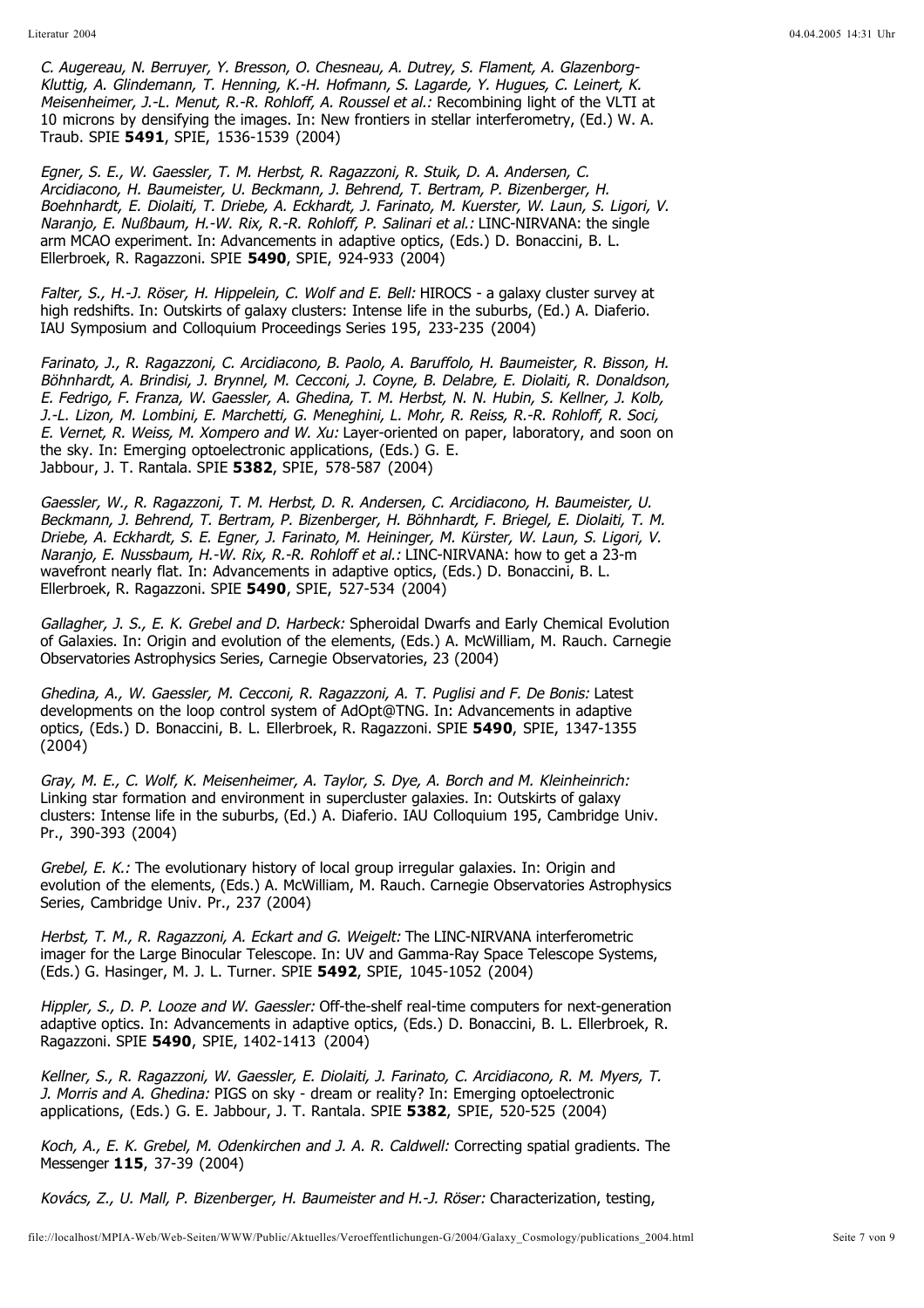and operation of Omega2000 wide-field infrared camera. In: Optical and infrared detectors for astronomy, (Eds.) J. D. Garnett, J. W. Beletic. SPIE 5499, SPIE, 432-441 (2004)

Lee, H., E. K. Grebel and P. W. Hodge: Oxygen abundances of nearby southern dwarf galaxies. In: Origin and evolution of the elements, (Eds.) A. McWilliam, M. Rauch. Carnegie Observatories Astrophysics Series, Carnegie Observatories, 34 (2004)

J.-L. Menut, R.-R. Rohloff, A. Roussel et al.: APreS-MIDI, APerture synthesis in the MID-infrared with the VLTI. In: New frontiers in stellar interferometry, (Ed.) W. A. Traub. SPIE 5491, SPIE, 433-438 (2004) Lopez, B., F. Przygodda, S. Wolf, M. Dugue, U. Graser, P. Gitton, P. Mathias, P. Antonelli, J. C. Augereau, N. Berruyer, Y. Bresson, O. Chesneau, A. Dutrey, S. Flament, A. Glazenborg, A. Glindemann, T. Henning, K.-H. Hofmann, Y. Hugues, S. Lagarde, C. Leinert, K. Meisenheimer,

H. Weisz and W. Xu: LUCIFER status report, summer 2004. In: UV and Gamma-Ray Space Telescope Systems, (Eds.) G. Hasinger, M. J. L. Turner. SPIE **5492**, SPIE, 1208-1217 (2004) Mandel, H., I. Appenzeller, W. Seifert, H. Baumeister, P. Bizenberger, R.-J. Dettmar, H. Gemperlein, B. Grimm, T. M. Herbst, R. Hofmann, M. Jutte, W. Laun, M. Lehmitz, S. Ligori, R. Lenzen, K. Polsterer, R.-R. Rohloff, A. Schuetze, A. Seltmann, P. Weiser,

Masciadri, E. and S. E. Egner: First complete seasonal variation study of the 3D optical turbulence above San Pedro Martir Observatory. In: Advancements in adaptive optics, (Eds.) D. Bonaccini, B. L. Ellerbroek, R. Ragazzoni. SPIE 5490, SPIE, 818-829 (2004)

Galactic halo substructure from A-F stars in the SDSS. In: Milky Way Surveys: The structure and evolution of our galaxy, (Eds.) D. Clemens, R. Shah, T. Brainerd. ASP Conf. Ser. **317**, Newberg, H. J., B. Yanny, E. K. Grebel, D. Martínez-Delgado, M. Odenkirchen and H.-W. Rix: ASP, 264-267 (2004)

Rix, S. Kent, C. Stoughton and Y. Mellier: PRIME: A deep near-infrared survey project. In: Toward an International Virtual Observatory, (Eds.) P. J. Quinn, K. M. Gorski. ESO Astrophysics Symposia, Springer, 298 (2004) Omont, A., T. P. Team, W. Zheng, H. C. Ford, J. W. Kruk, Z. I. Tsvetanov, A. S. Szalay, P. K. Shu, M. A. Greenhouse, G. Hartig, M. Postman, H. S. Stockman, G. M. Voit, R. Lenzen, H.-W.

Hattori, M. Watanabe, Y. Kamata, T. Kanzawa, T. Kane and W. Gaessler: Subaru adaptive optics system after two years of open use. In: Advancements in adaptive optics, (Eds.) D. Bonaccini, B. L. Ellerbroek, R. Ragazzoni. SPIE **5490**, SPIE, 409-420 (2004) Oya, S., N. Takato, H. Takami, Y. Hayano, M. Iye, H. Terada, K. Murakawa, Y. Minowa, M.

Munoz, H.-W. Rix and D. Rusin: Lensed quasar host galaxies. In: Coevolution of black holes and galaxies, (Ed.) L. C. Ho. Carnegie Observatories Astrophysics Series, Carnegie Observatories, 49 (2004) Peng, C. Y., C. D. Impey, E. E. Falco, C. R. Keeton, C. S. Kochanek, J. Lehár, B. McLeod, J.

C. R. Keeton: Possible supernova associated with Q0957+561. International Astronomical Union Circular **8298**, 1 (2004) Peng, C. Y., C. D. Impey, H.-W. Rix, C. S. Kochanek, E. E. Falco, J. Lehar, B. A. McLeod and

Röser, H.-J., H. Hippelein and C. Wolf: The Heidelberg InfraRed / Optical Cluster Survey (HIROCS). In: Clusters of galaxies: Probes of cosmological structure and galaxy evolution, (Eds.) J. S. Mulchaey, A. Dressler, A. Oemler, Jr. Carnegie Observatories Astrophysics Series 3, Carnegie Observatories, (2004)

W. L. W. Sargent and M. Sarzi: Black holes as traced by weak active nuclei. In: Coevolution of black holes and galaxies, (Ed.) L. C. Ho. Carnegie Observatories Astrophysics Series, Carnegie Observatories, 58 (2004) Shields, J. C., H.-W. Rix, A. J. Barth, A. V. Filippenko, L. C. Ho, D. H. McIntosh, G. Rudnick,

N. Muench and M. Xompero: LINC-NIRVANA: mechanical challanges of the MCAO wavefront sensor. In: Advancements in adaptive optics, (Eds.) D. Bonaccini, B. L. Ellerbroek, R. Ragazzoni. SPIE **5490**, SPIE, 1286-1295 (2004) Soci, R., R. Ragazzoni, T. M. Herbst, J. Farinato, W. Gaessler, H. Baumeister, R.-R. Rohloff, E. Diolaiti, W. Xu, D. R. Andersen, S. E. Egner, C. Arcidiacono, M. Lombini, M. Ebert, A. Boehm,

Walcher, C. J., N. Häring, T. Böker, H.-W. Rix, R. P. van der Marel, J. Gerssen, L. C. Ho and J.